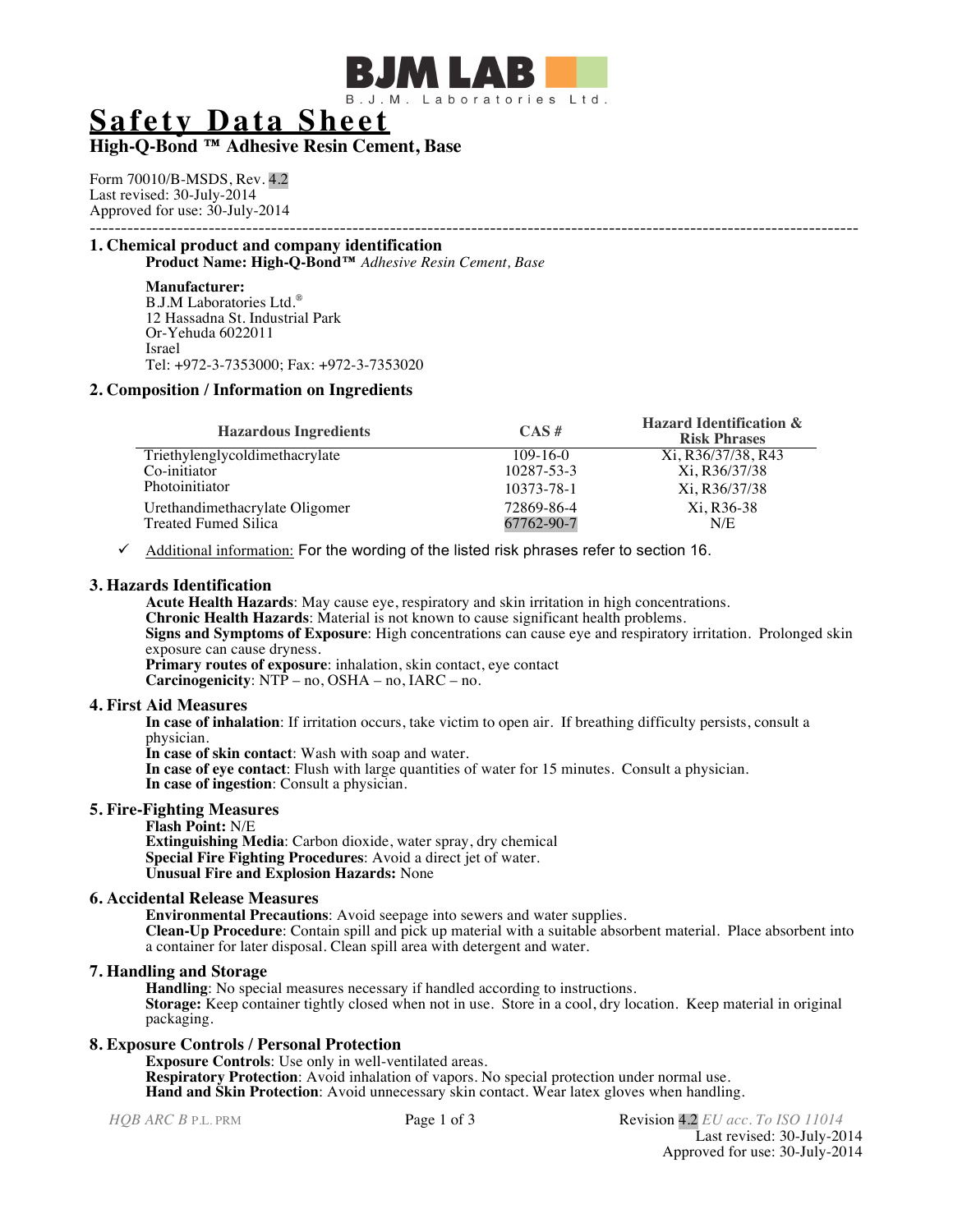

B.J.M. Laboratories Ltd.

**Eye Protection**: Wear safety goggles or safety glasses with side shields when handling. **Hygiene Measures**: Remove spilled material from skin and clothing. Do not eat or drink when handling this material.

### **9. Physical and Chemical Properties**

**Appearance**: Yellow paste **Odor**: Specific odor **Boiling Point/Range**: N/A **Evaporation Rate** (Water = 1): N/A **Vapor Density**  $(Air = 1)$ :  $N/A$ **Solubility in Water:** Insoluble

#### **10. Stability and Reactivity**

**Stability**: This material is stable. **Hazardous Reactions**: None if handled according to directions **Hazardous Polymerization**: May occur. **Conditions to Avoid**: Heat, UV light and contamination. **Incompatibility**: Free radicals, reducing agents, heavy metal ions **Hazardous Decomposition Products**: Carbon dioxide, water, carbon monoxide, acrylic decomposition products, depending on conditions of heating and burning.

#### **11. Toxicological Information**

**Acute oral toxicity** :  $LD_{50}$  (rat) > 5000mg/KG **Irritation of Skin**: dryness and irritation possible upon prolonged exposure **Allergic Effects**: Methacrylate sensitive individuals may exhibit an allergic reaction.

#### **12. Ecological Information**

Do not discharge into sewers or water supplies **Environmental persistence and degradability**: no data available **Ecotoxicity**: no data available

#### **13. Disposal Considerations:**

May be disposed of in landfill or incinerator in accordance with local, state and federal regulations.

#### **14. Transport Information:**

| 14.1 Transport at land | ADR                  | <b>RID</b>       |
|------------------------|----------------------|------------------|
|                        | UN Number            | Kemler<br>Number |
|                        | Packing Group        |                  |
|                        | Proper shipping name |                  |
| 14.2 Transport at sea  | <b>ADNR</b>          | <b>IMDG</b>      |
|                        | UN Number            |                  |
|                        | <b>EMS</b>           | <b>MFAG</b>      |
|                        | Packing Group        |                  |
|                        | Proper shipping name |                  |
| 14.3 Air transport     | <b>ICAO/IATA-DGR</b> |                  |
|                        | UN Number            |                  |
|                        | Proper shipping name |                  |
|                        | Subsidiary Risk      |                  |
|                        | Labels               |                  |
|                        | Packing Group        |                  |

**U.S. DOT Shipping Name**: Not Regulated **U.S. DOT Hazard Class**: None **U.N./N.A. Number**: None **U.S. DOT Packing Group:** None **Other**: Not considered hazardous cargo

# **15. Regulatory Information:**

This product requires classification according to the criteria of EC. The product is a medical device according to the EC-directive 93/42.

15.1 UN Number 15.2 National regulations 15.3 EU number